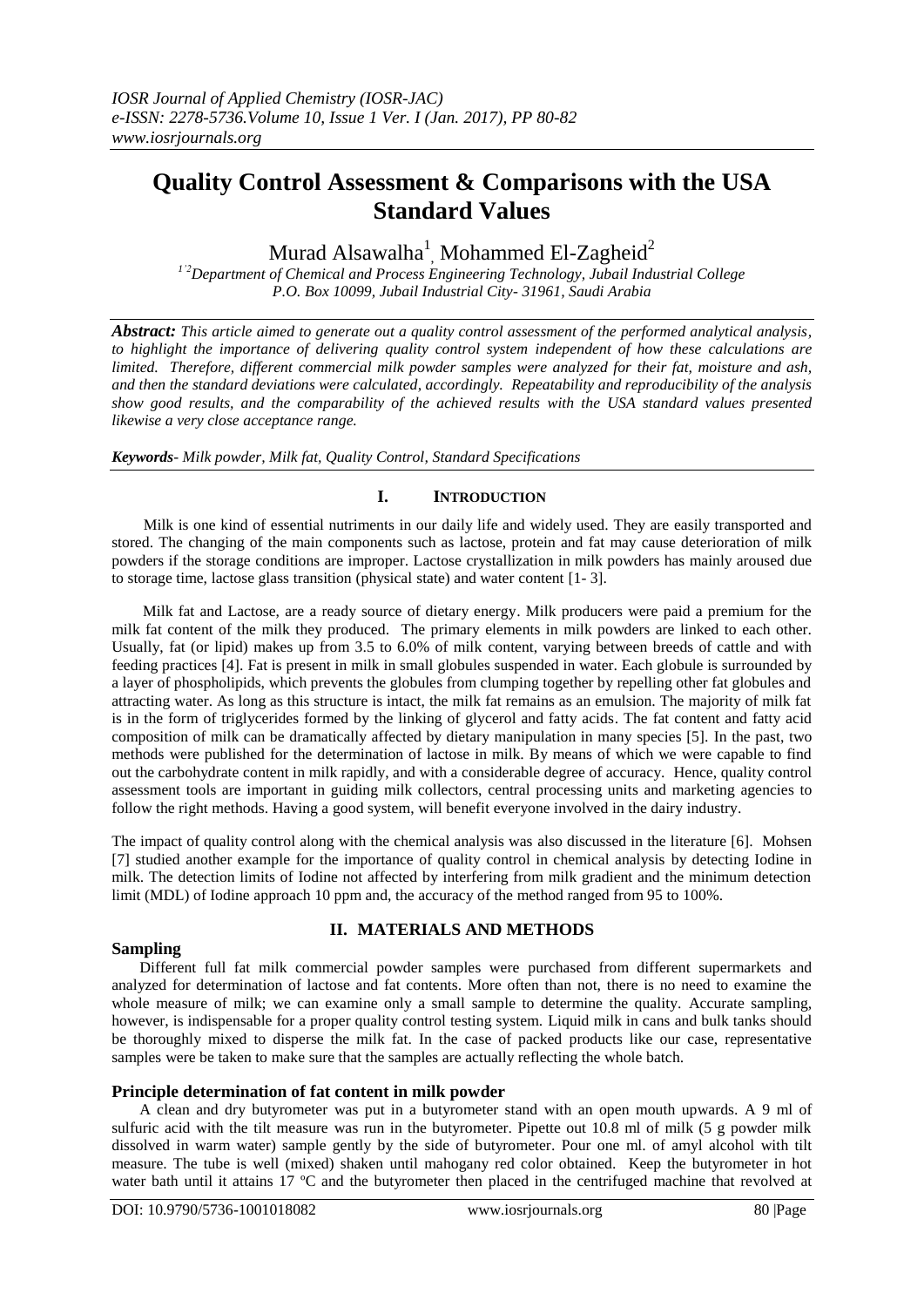1100 RPM for 4 minutes. The butyrometer was taken in an upright position with the stopper end downwards and, kept in hot water bath (60 ºC) for thirty minutes.

#### **pH**

## **III. RESULTS AND DISCUSSION**

The pH content and pH of the reconstitute milk powder obtained were 6.52±0.06, 6.4±0.20, 6.73±0.08, 6.4 $\pm$ 0.1, 6.5 $\pm$ 0.00, 6.57 $\pm$ 0.04, respectively. Statistically, there were no substantial conflicts within the pH of different cases of milk powder collected from local market.

#### **Determination of fat content of Gerber method**

#### *Repeatability*

 The precision determines the consistency, or repeatability, of analytical measurements. Testing standard solutions may help in the advance of precision and accuracy of chemical analyses. The obtained difference between two determinations carried out simultaneously by the same operator and under the same conditions within a short interval of time did not exceed a value comparable to one smallest scale division (0.5 %).

#### *Reproducibility*

 The absolute difference between two single test results, obtained by different laboratory using different equipment, didn't exceed a value corresponding to one scale division (0.5 %).

#### *Uncertainty*

The uncertainty is based on standard uncertainty multiplied by a coverage factor  $k$  = two, providing a level of confidence of approximately 95%.

#### *Standard Deviation*

 Once a sample has been analyzed, it is often helpful to determine the mean value. The mean is the sum of all values in a sample divided by the number of values included in the sum Where:

Mean, 
$$
\bar{x} = \frac{(x_1 + x_2 + x_3 + \dots + x_n)}{n}
$$

 $x =$  the measured value,  $n =$  the total number of values summed

Standard deviation estimate, 
$$
s = \sqrt{\frac{\sum (x_n - \overline{x})^2}{n-1}}
$$

Standard deviation results from fifteen analyzed samples were 0.2 for the fat content, 0.02 for the moisture and 0.03 for the ash analysis.

 A comparison between investigated samples with the USA standard values has been considered. It was confirmed the closeness with the USA standard values. Table 1 represents the experimental and corresponding different commercial tested samples and their comparisons with the USA standard specification values.

**Table 1:** Experimental and corresponding different commercial tested samples and their comparisons with the USA standard

| Sample              | Moisture $(\%)$ | Fat $(\%)$      | Ash             |
|---------------------|-----------------|-----------------|-----------------|
| Almarrai            | $2.25 \pm 0.02$ | $26.2+0.2$      | $5.70 \pm 0.03$ |
| Nido                | $2.25 \pm 0.05$ | $27.1 \pm 0.18$ | $5.69 \pm 0.03$ |
| <b>USA</b> Standard | < 5.0           | 26.5%           | <6.0            |